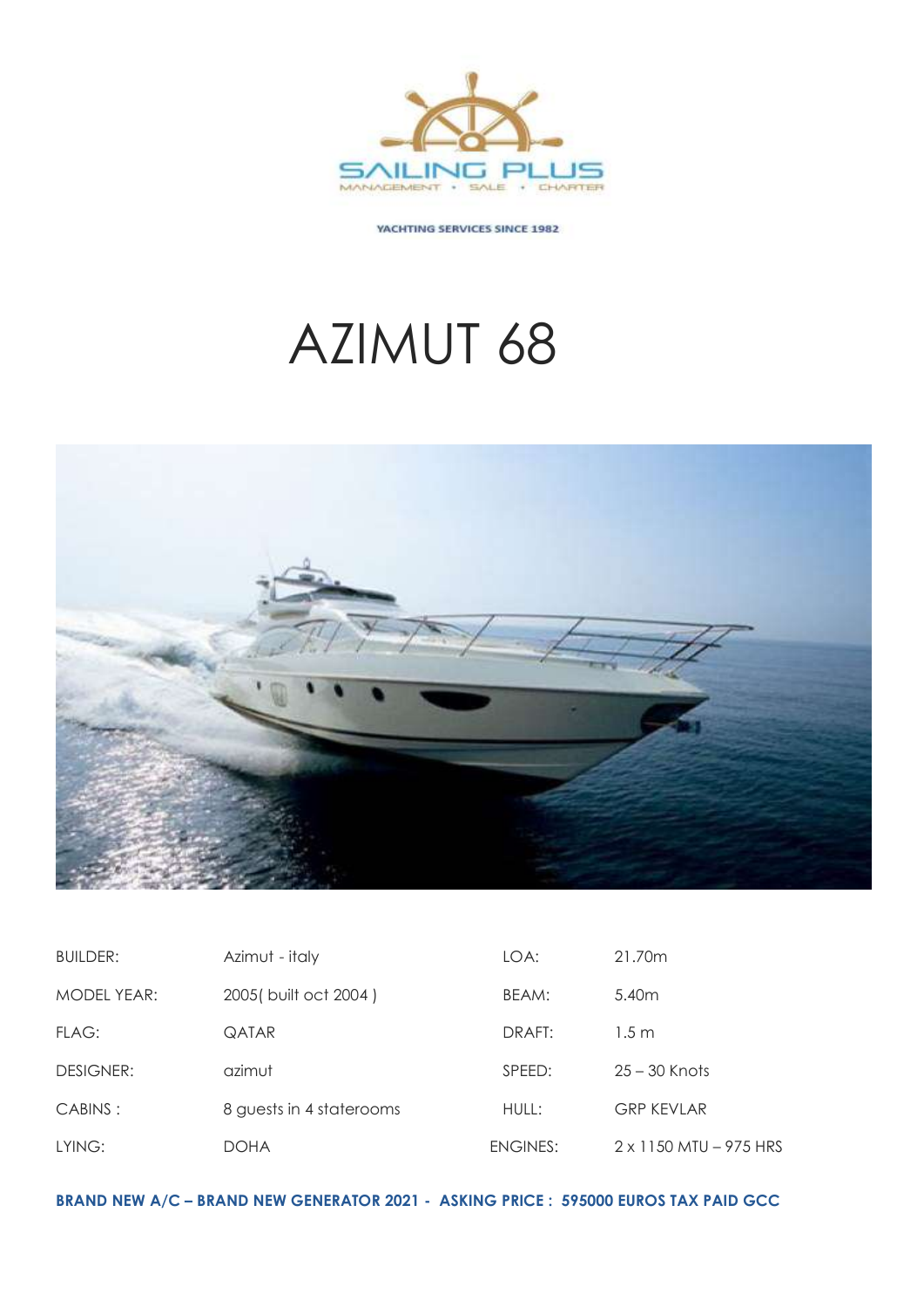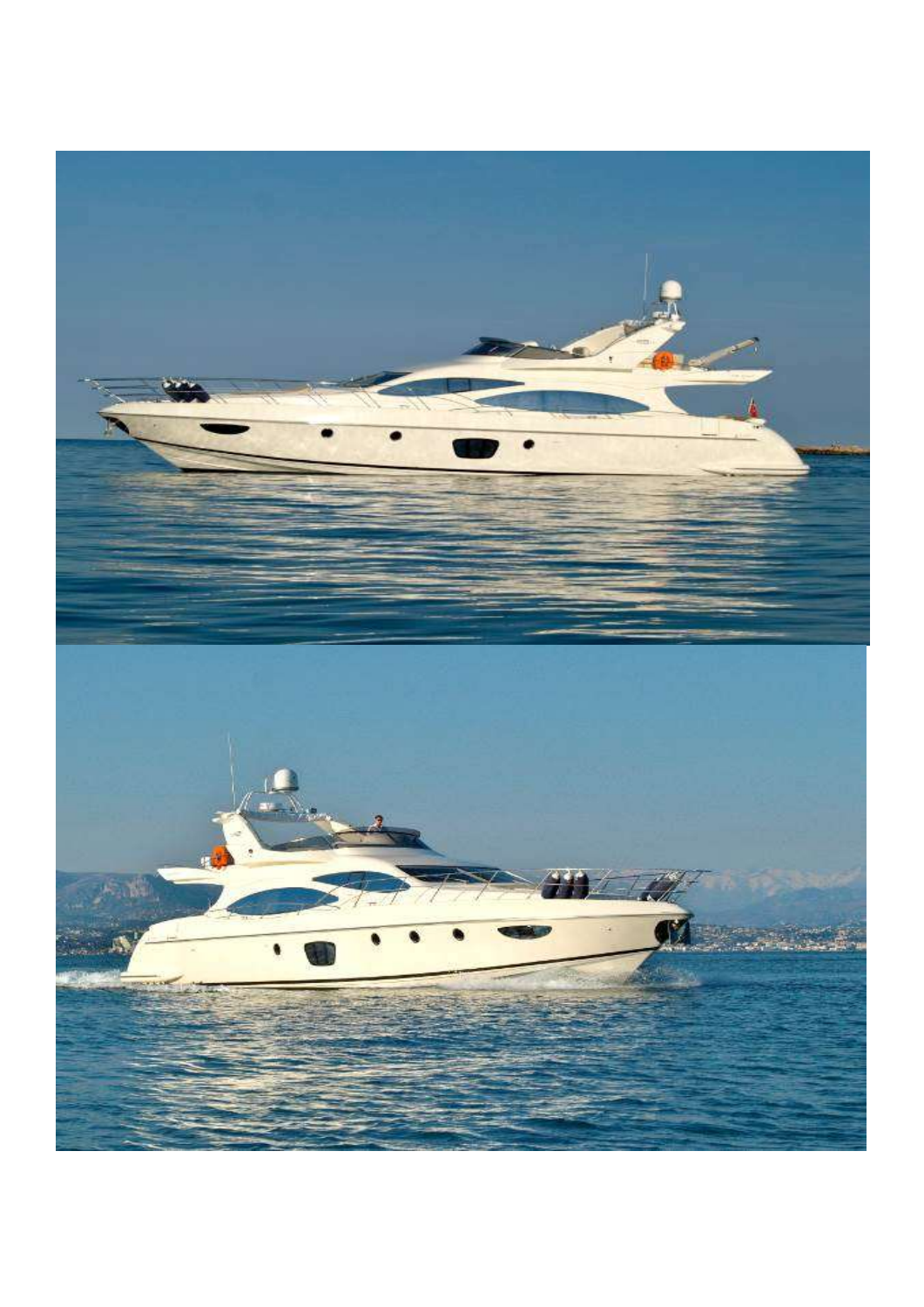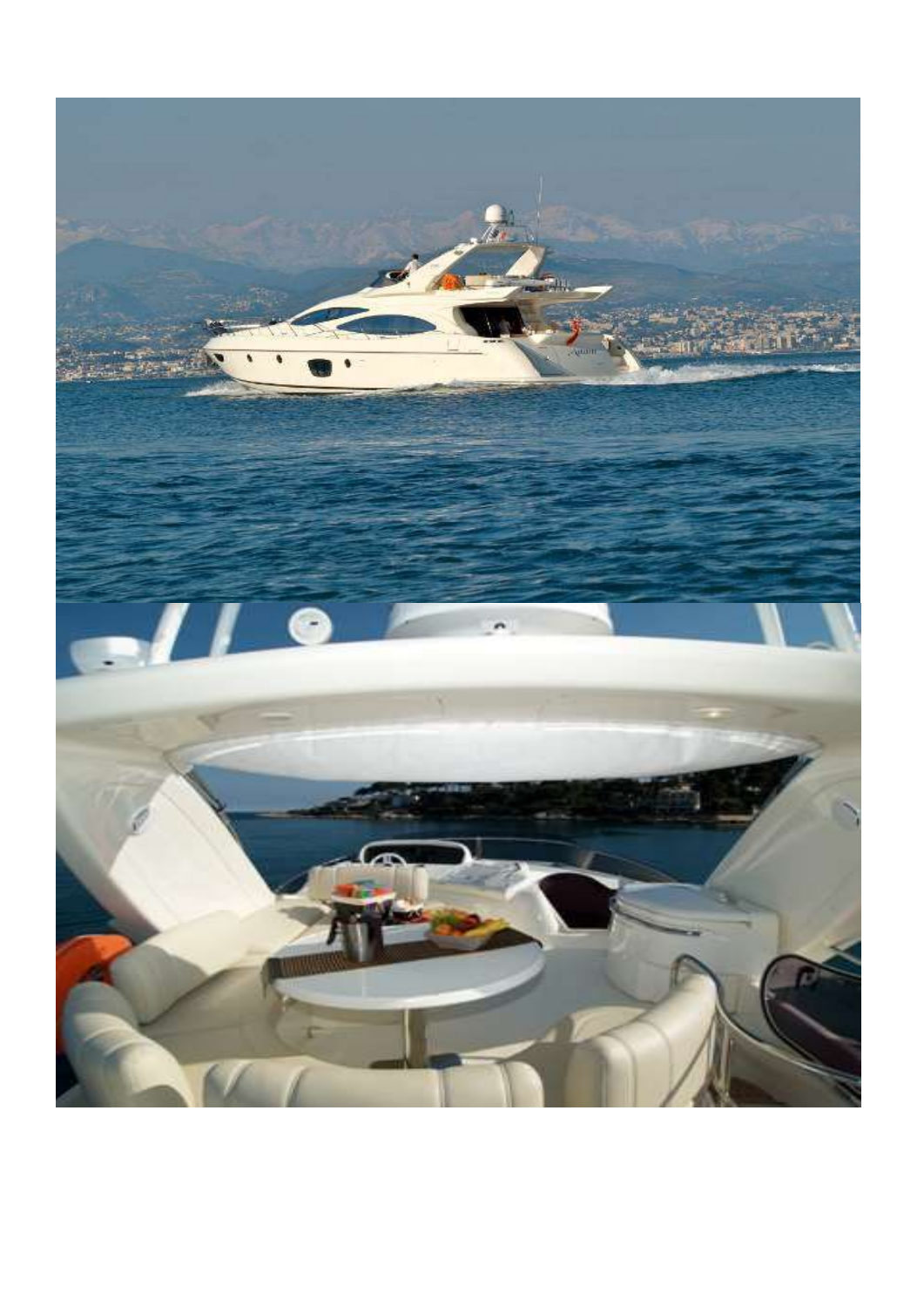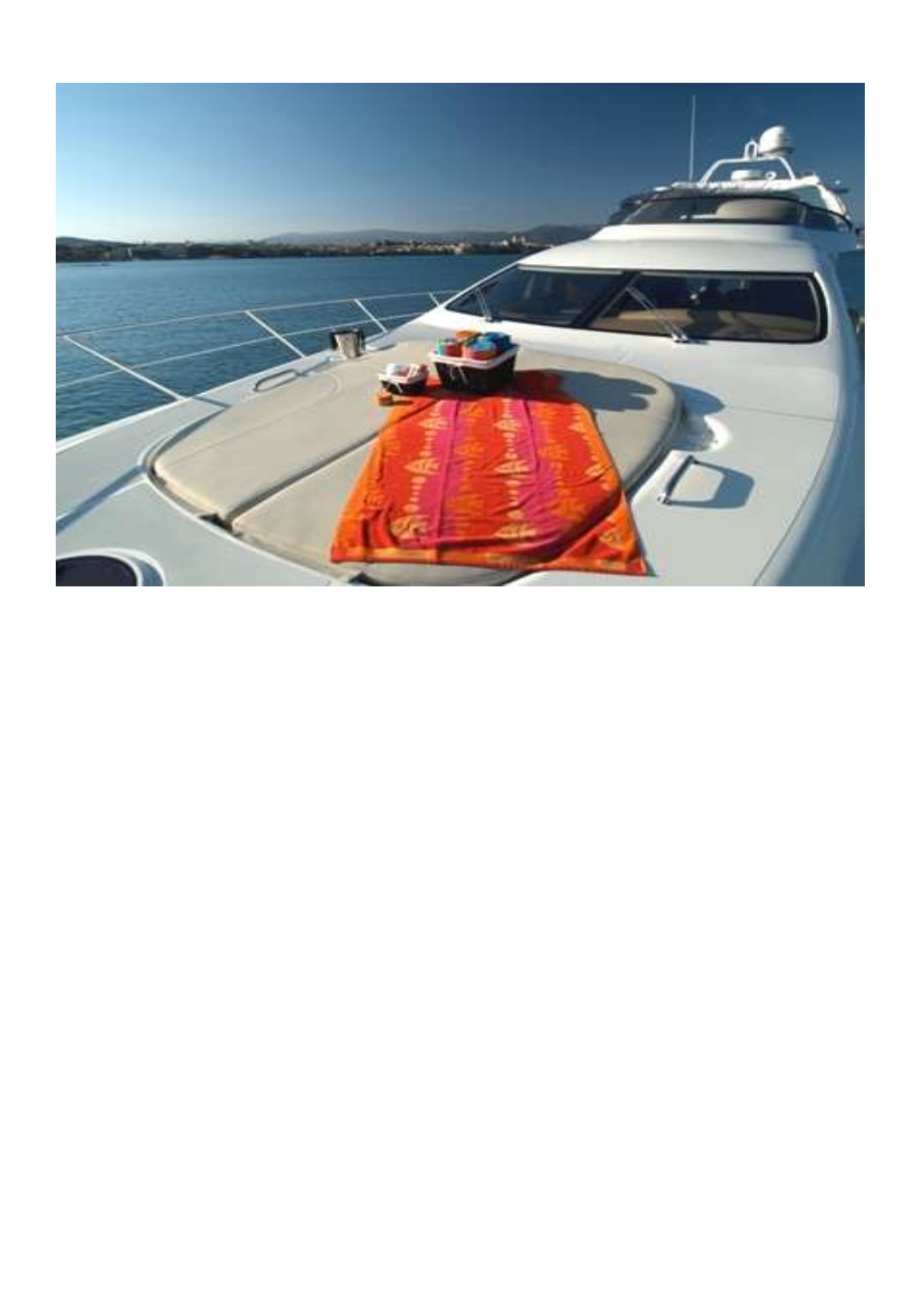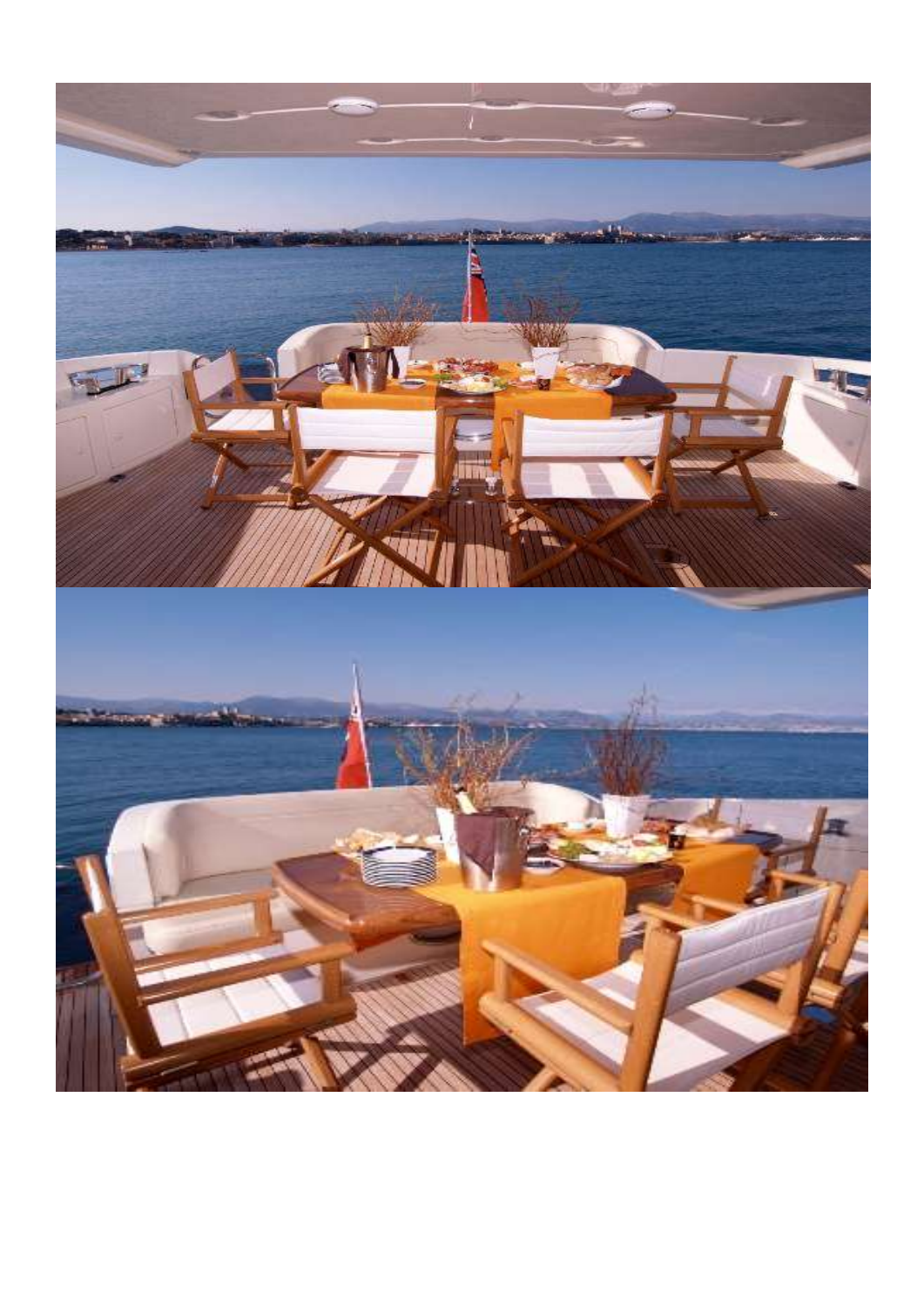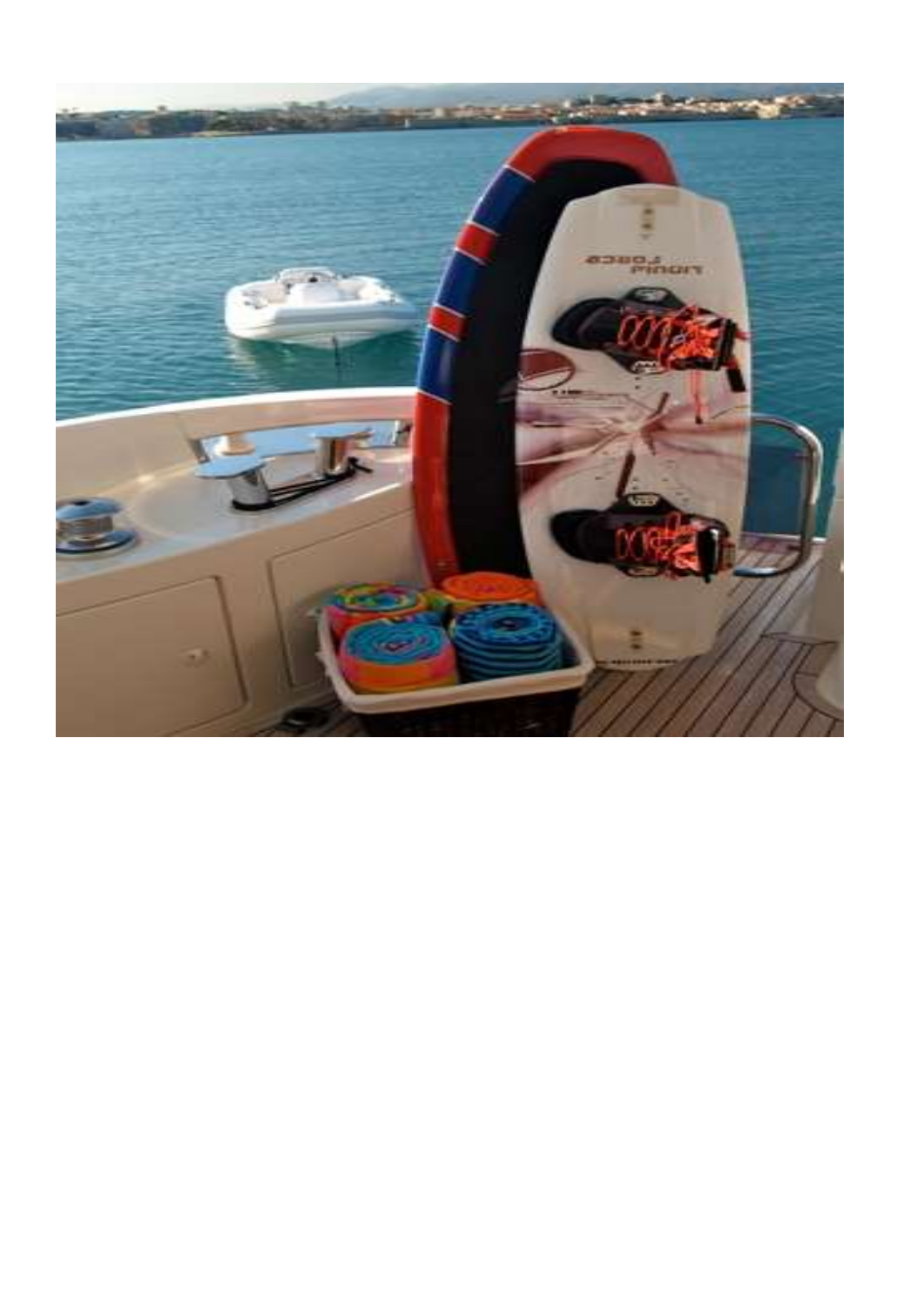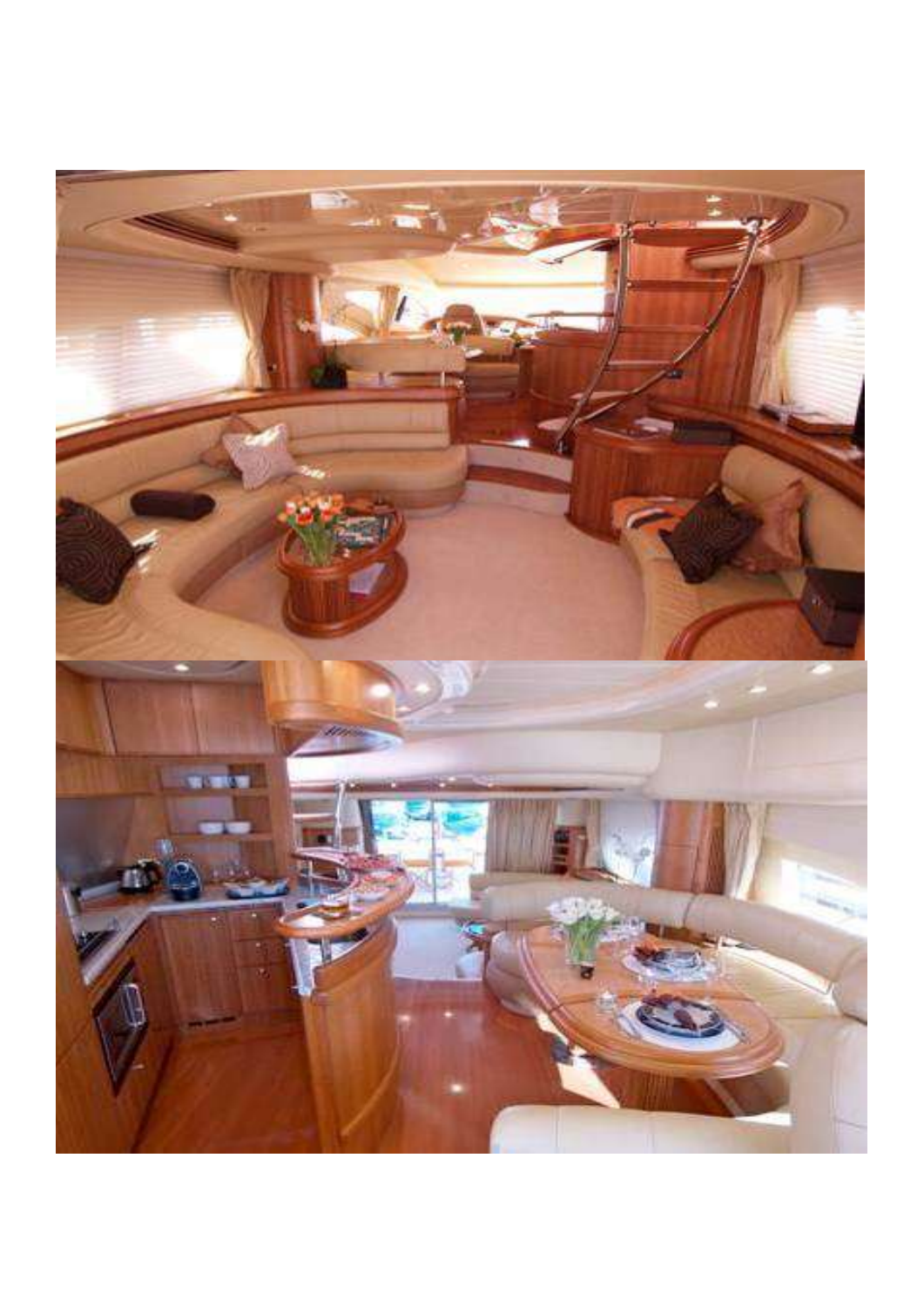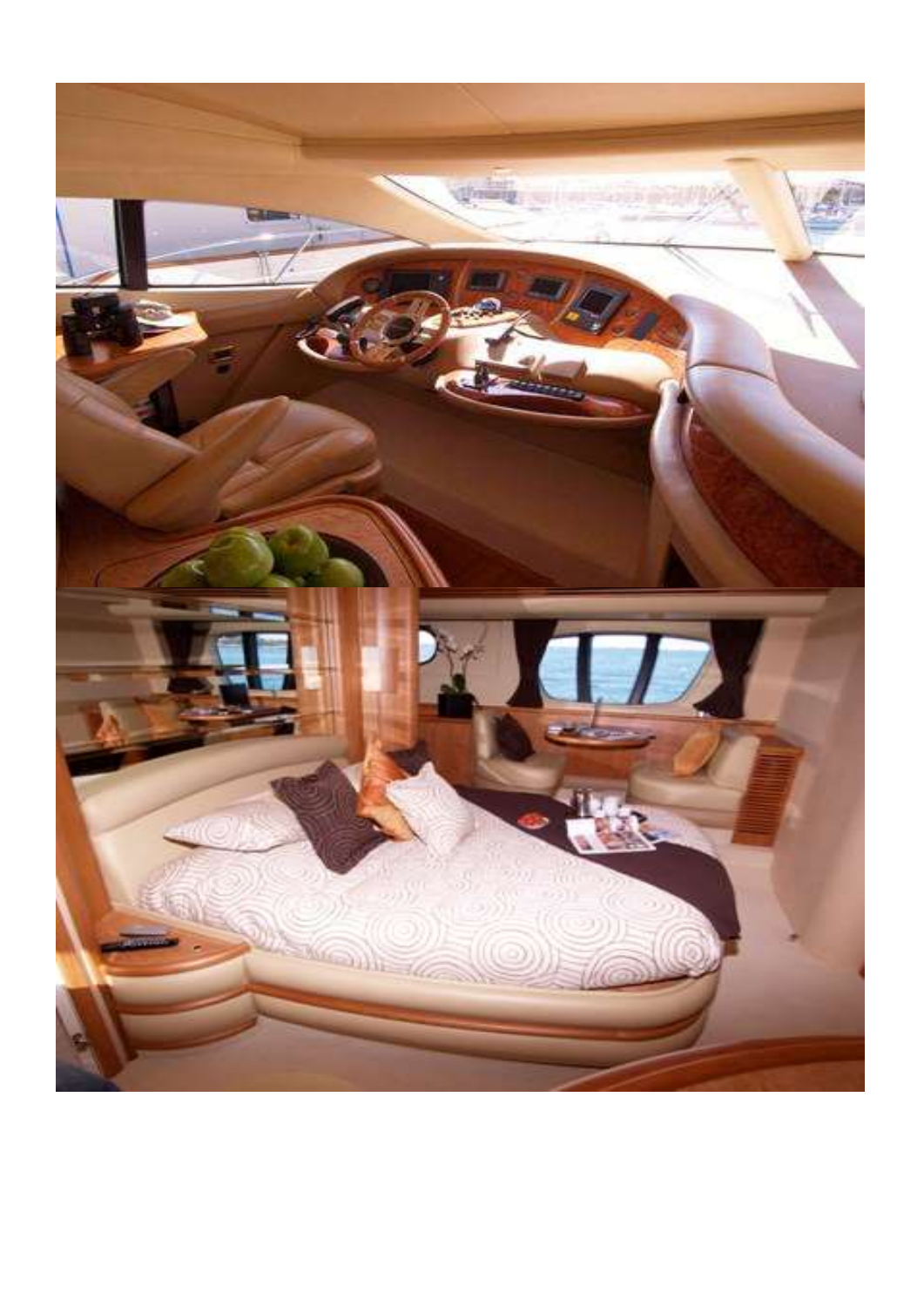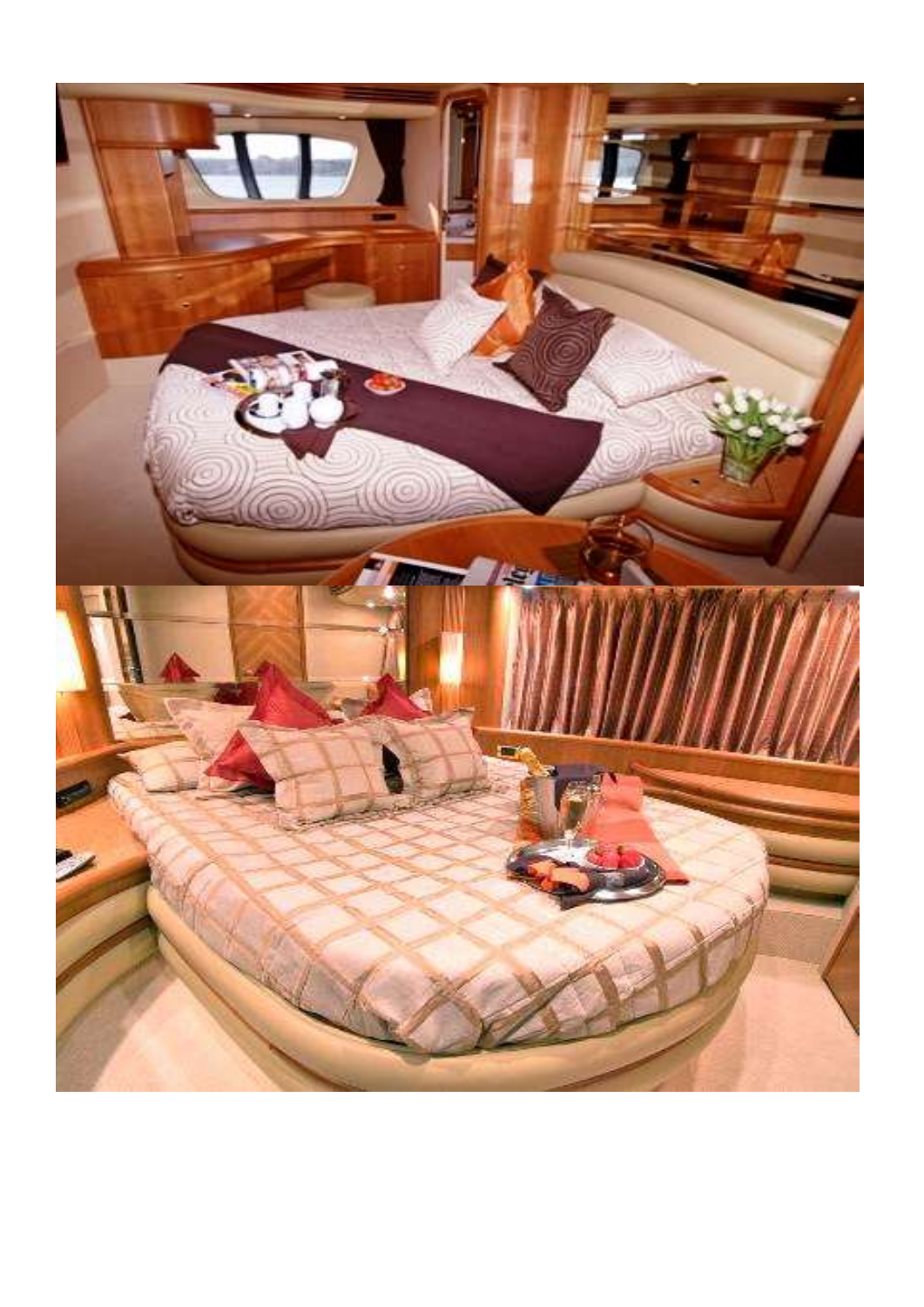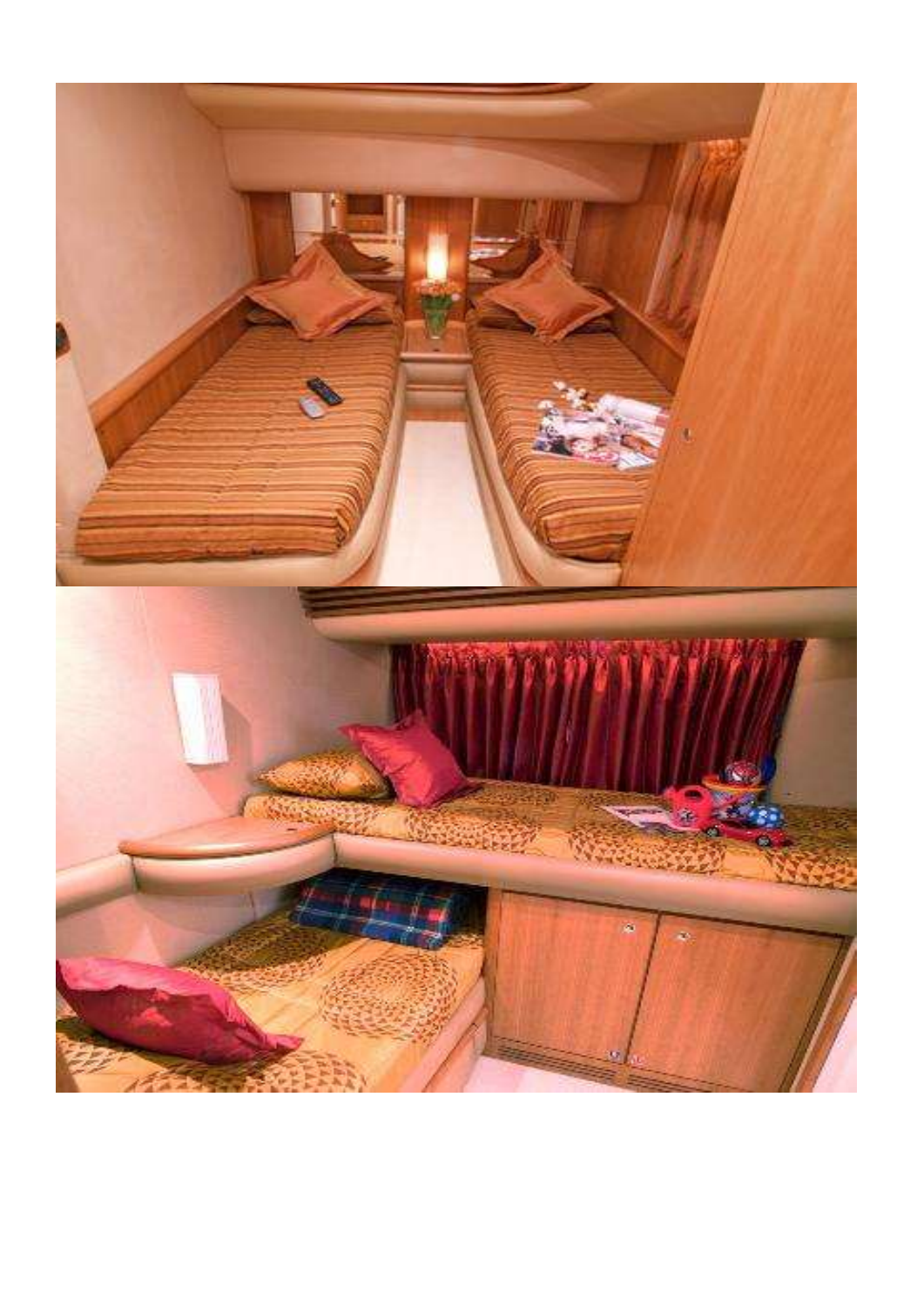## Specs

This beautiful 2005 68' Azimut has been maintained by a full time crew since new. Her tasteful interior is kept in immaculate condition, with neutral soft furnishings creating a comfortable and relaxing ambiance. All of the four well-appointed cabins are en-suite, including an impressive owner's cabin spanning the full width of the boat with vanity area, seating and walk-in dressing. There is also a sumptuous VIP cabin forward and two further twin cabins.

## **ACCOMMODATION**

Accommodation for 8 in 4 double cabins + 2 crew : 1 double bed and 1 single

Tasteful interior is kept in immaculate condition, with neutral soft furnishings creating a comfortable and relaxing ambiance. All of the 4 well-appointed cabins are ensuite, with an impressive Owner's cabin spanning the full width of the boat with vanity area, seating and walk in dressing, VIP cabin, twin cabin and the last cabin featuring upper and lower berths.

Master cabin (bed 190 x 180) with vanity area and walk in dressing.

Ensuite bathroom with bath and double sinks. Flat screen TV, radio, ipod docking station

VIP cabin (bed 180 x 160) with ensuite shower room. Flat screen TV, radio, ipod docking station

Twin cabin (2 beds 190 x 40) with ensuite shower room. Flat screen TV, radio, ipod docking station

Twin cabin with upper and lower berths - "L" shaped (2 beds 190 x 40) ensuite shower rooms doubles as the day head.

Galley with 190 l fridge, dishwasher. Washer and dryer.

## **ENGINES / EQUIPMENT**

2x 1150 hp MTU engines giving a cruising speed of around 25 kts (maximum speed 30 kts) and a fuel consumption of 250 lph.

Fuel tank capacity: 4800 l. Water: 1200 l. Bow and stern thrusters (10 kw each).

Electronics and Navigational Equipment: Autopilot with repeater on flybridge.

Simrad CX 44 display (10"") with GPS antenna. Simrad DS 34 display (7"") on flybrdige. Simrad DS 44 display (10"") on flybridge.